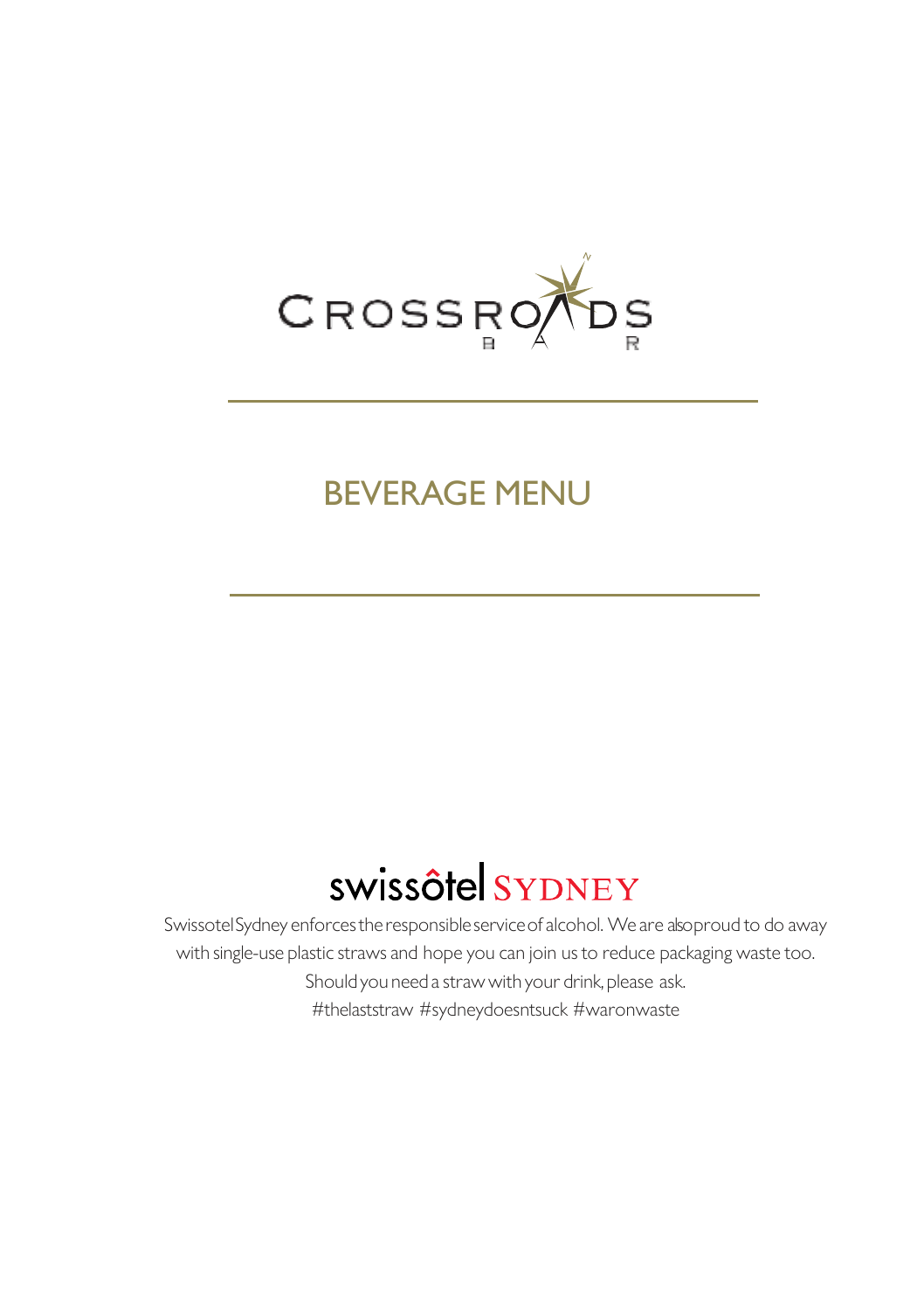# CROWD PLEASERS

## HAPPY HOUR

Enjoy 30% off these regular prices. Mon - Fri 5pm - 7pm

#### **SPARKLING WINE**

NV Legacy Brut 10

*Riverina, NSW*

### **RED WINE**

Legacy Cabernet Merlot 10

*Multi-Region, NSW*

Josef Chromy Pepik Pinot Noir 14 *Reilba,TAS*

Thorn Clark Shiraz 13 *Barrosa Valley, SA*

### **WHITE WINE**

Tai Nui Sauvignon Blanc 12 *Marlborough, NZ*

Legacy Semillon Sauvignon Blanc 10

*Multi-Region, NSW*

## **ROSÉ**

Mirabeau 'La Classic' Rosé 13 *Provence, FRA*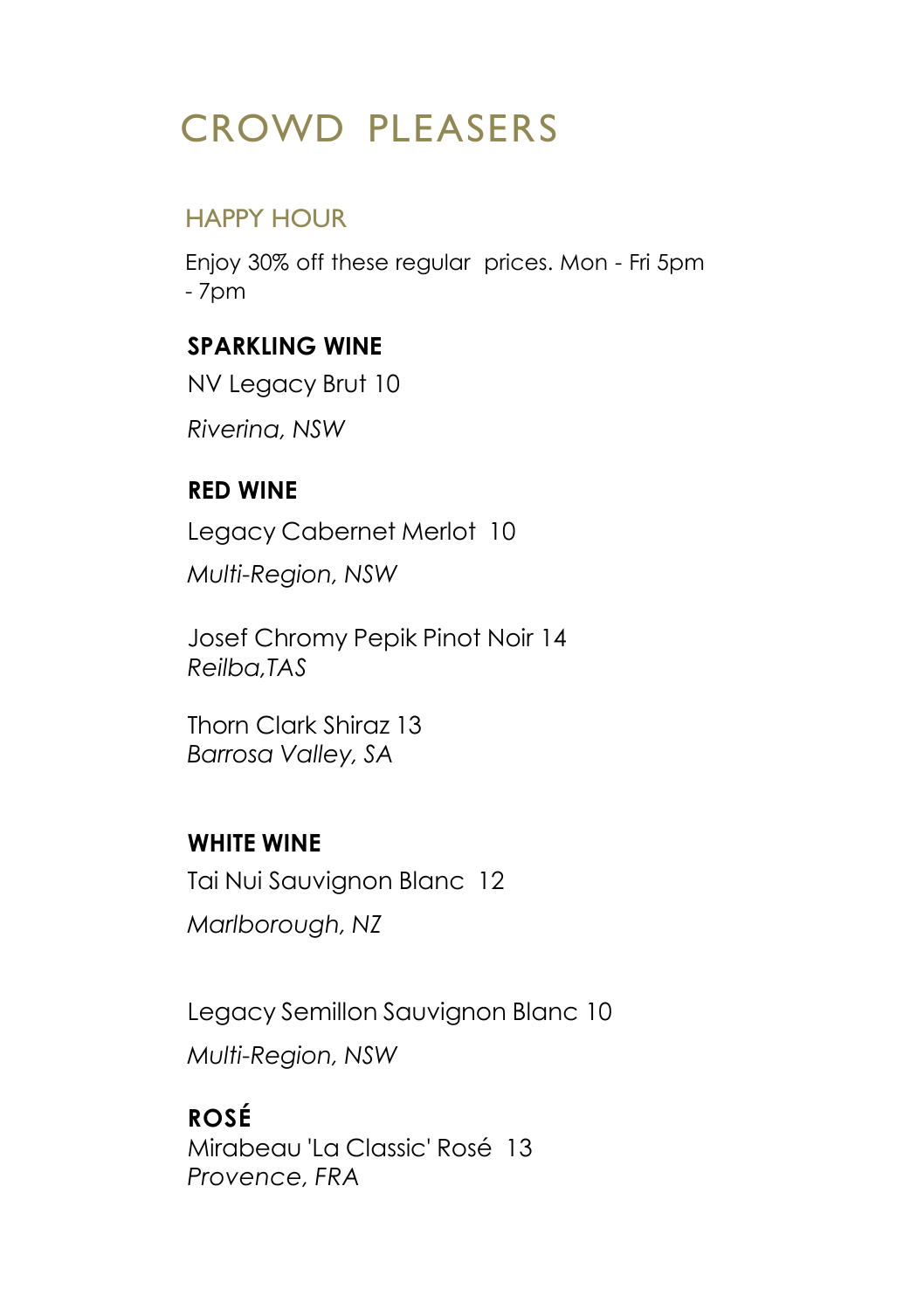# CROWD PLEASERS

## HAPPY HOUR

Enjoy 30% off these regular prices. Mon – Fri 5pm - 7pm

## **DRAUGHT BEER**

Little Creatures Pale Ale 11.5

Heineken 11.5

## **CIDER**

James Squire Orchard Crush 11

## **SPIRITS**

Bacardi Superior 10 Ballantines Whiskey 10 Jim Beam Bourbon 10 Absolut Vodka 10 Beefeater Gin 10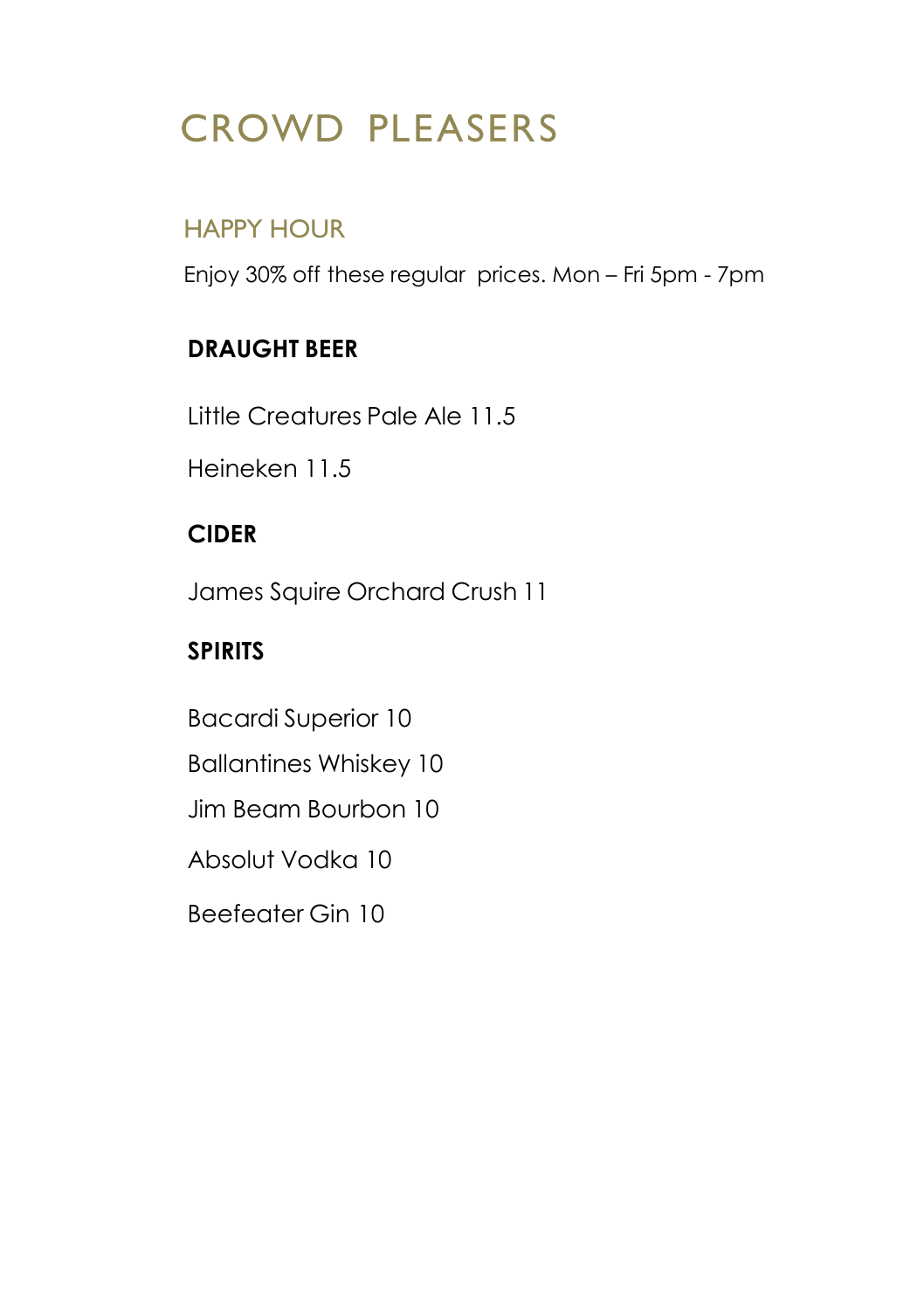# COCKTAILS

#### **Negroni**

This classic concoction blends the bitter Campari with the botanicals zing of Beefeater Gin and all embraced by the sweet vermouth \$18

### **Botanical Garden** *(Alcohol Free)*

Perfect refreshing mix of Seedlip Garden 109 with vibrant cucumber rosemary citrus oleo will quickly let you escape from work and into the botanical garden \$14

### **La La Lavender**

The perfect marriage between the floral and tropical Havana Club rum with our house made lemon lavender sour and a splash of soda, this drink is a tall sipper that will relax the busy day away \$20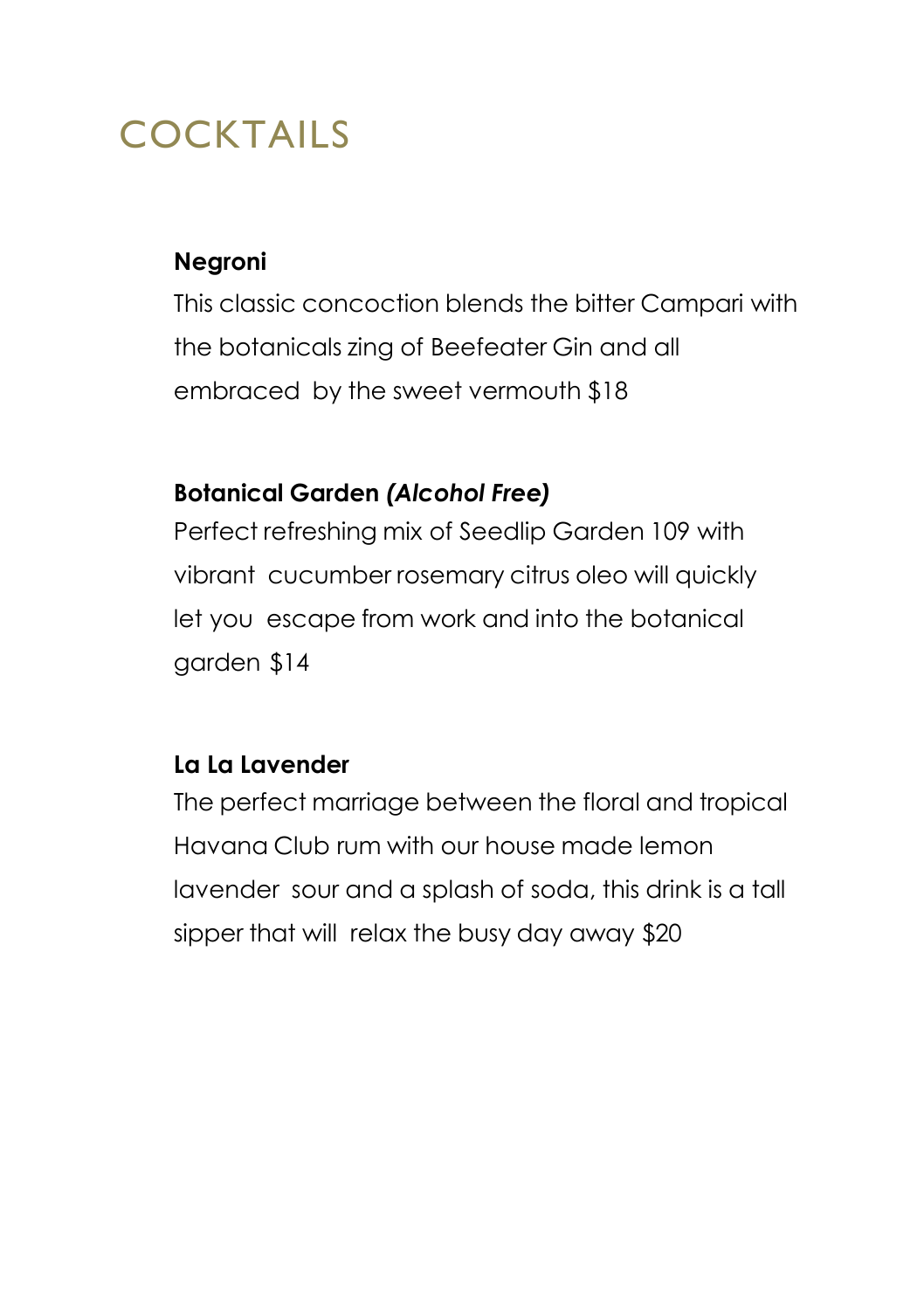# COCKTAILS

### **Old Fashioned**

The libation is from pre-prohibition times! Blend of the Ballantine's Scotch whisky stirred with house made sugar cane syrup and dash of angostura bitters \$20

#### **Our Rob Roy**

The Scottish brother of the Manhattan, the smokey Chivas 12 yr blends the sweet vermouth and a touch of orange bitters provides a citrus finish on the pallet \$20

### **Strawberry Negroni**

A fruity sweet twist on the classic using Beefeater Pink nudged between strawberries infused Campari and sweet vermouth \$20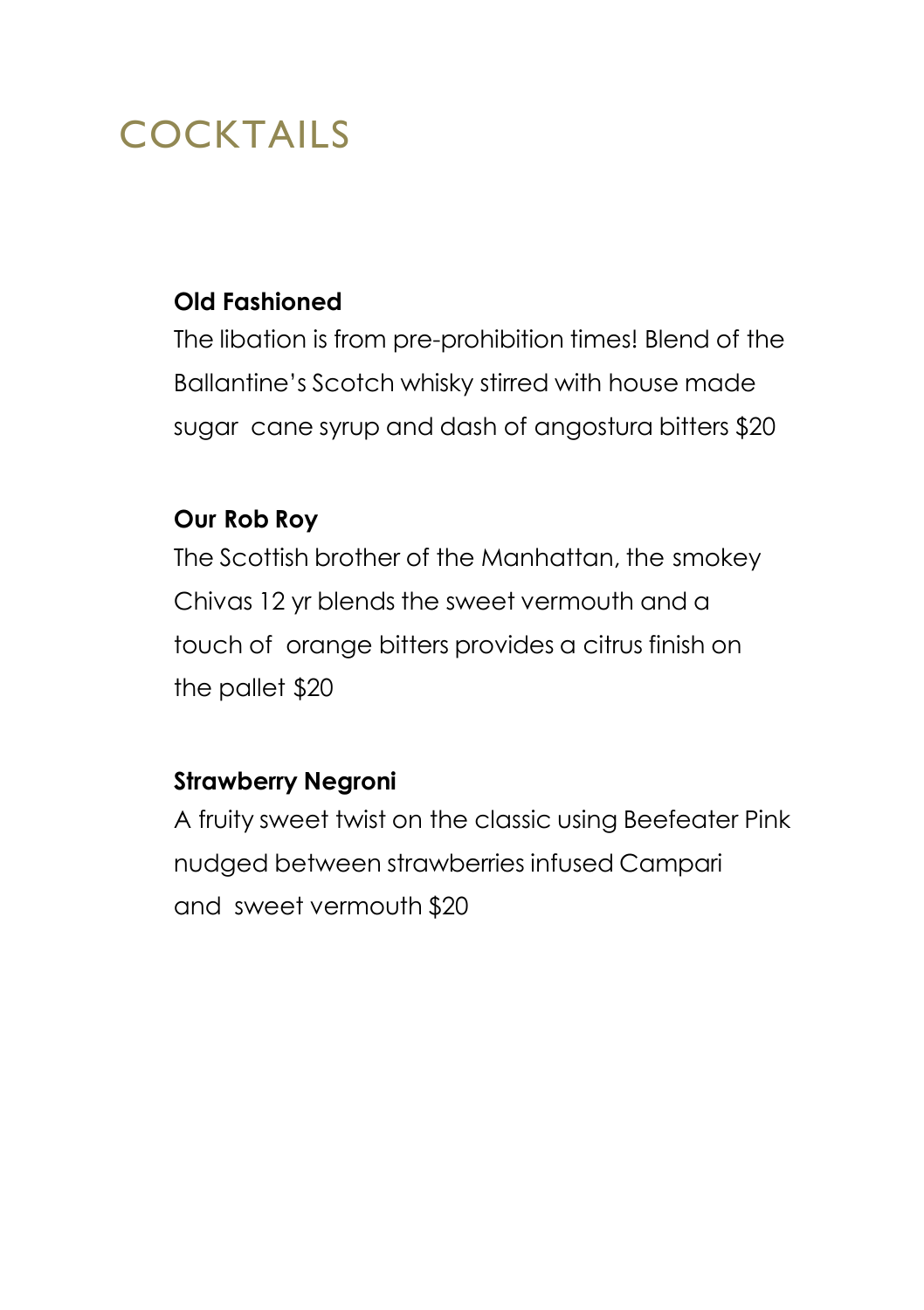# COCKTAILS

### **Sparkling Negroni** *(Alcohol Free)*

Enjoy the harmony of the three locally produced varieties of Alcohol Free Lyres Spirits with the hint of tonic \$14

#### **The Lion and the lychee**

The sweet escape of lychees binds with the crisp Absolut vodka whilst the Green tea and Lions Mane tincture reinvigorates your focus \$20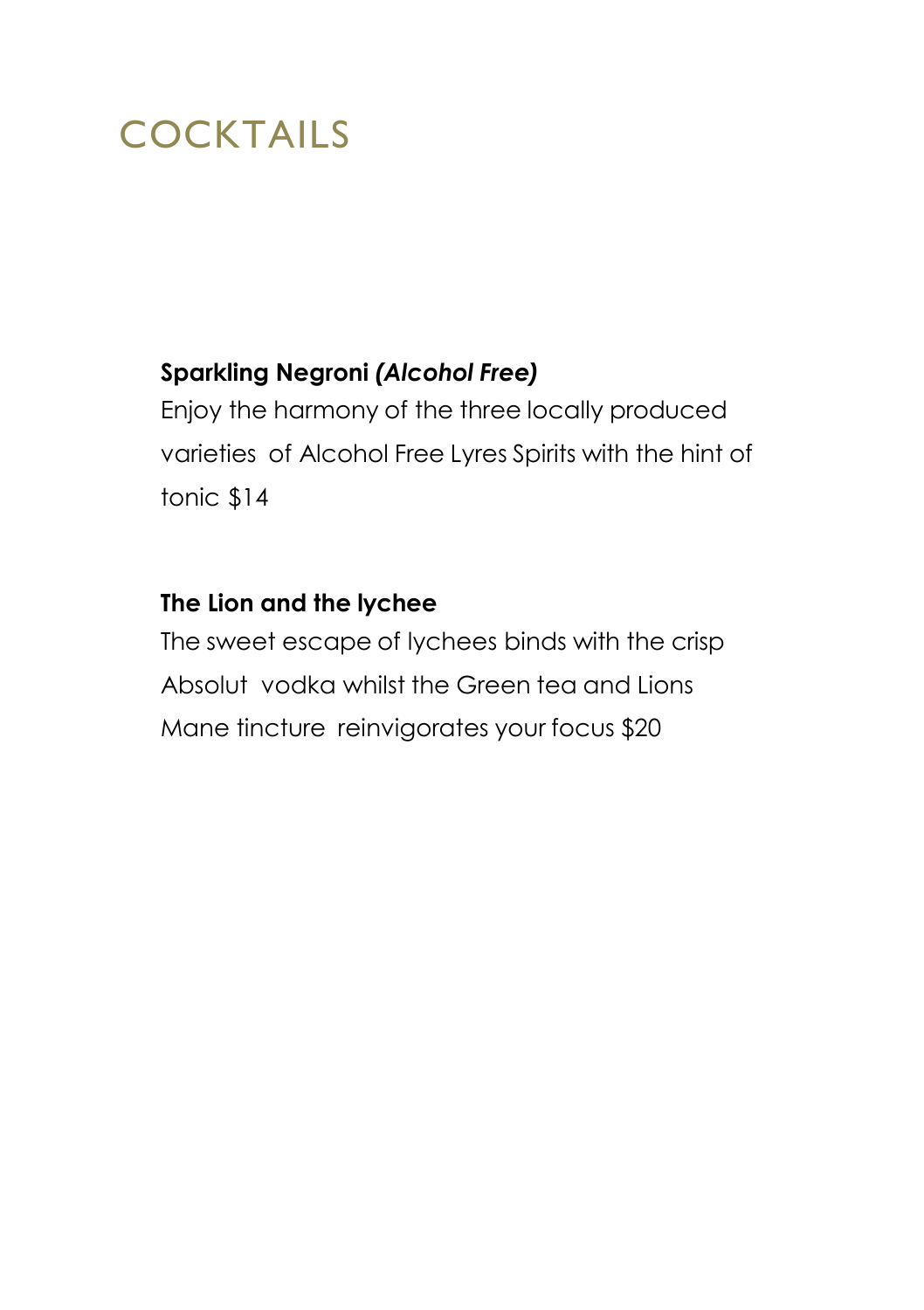#### **CHAMPAGNE** gls | btl

NV Laurent Perrier Brut 144 *Champagne, FRA* NV Moet Chandon Brut Imperial 25 | 120 *Champagne, FRA* NV Paul Goerg Reserve Brut Rose 160 *Champagne, FRA*

NV Veuve Cliquot Brut 28 | 140 *Reims, FRA*

NV Ruinart Blanc de Blanc Brut 180 *Reims, FRA*

NV Veuve Clicquot Rose Brut 170 *Reims, FRA*

NV Krug Grande Cuvée Brut 650 *Reims, FRA*

2009 Dom Pérignon Brut 420 *Épernay, FRA*

#### **SPARKLING** gls | btl

Dal Zotto "Pucino" Prosecco 13 | 60 *King Valley, VIC*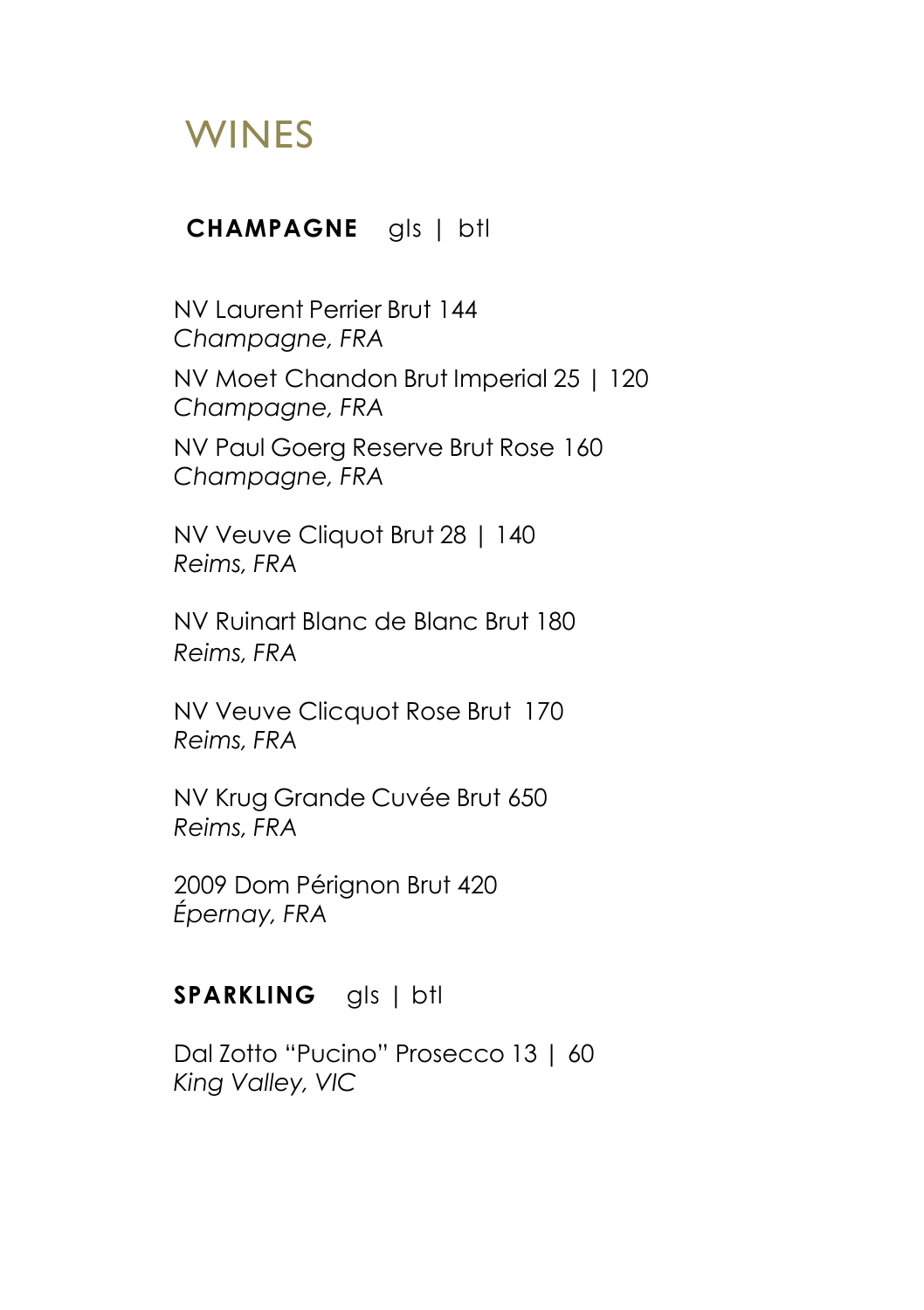#### **SPARKLING** gls | btl

Fantinel The Independent Prosecco 67 *Friuli Venezia Giulia, ITA*

Veuve Ambal Blanc de Blanc 13 | 62 *Burgundy, FRA*

42 Degrees South Premium Cuvée 15 | 65 *Coal River Valley, TAS*

42 Degrees South Premium Rosé 15 | 65 *Coal River Valley, TAS*

NV Grant Burge Brut Pinot Noir Chardonnay 79\* *Eden Valley, SA*

Chandon  $S$  14 | 60 *'Blended with orange bitter' Served on ice*

**ROSÉ** gls | btl

2018 Mirabeau 'La Comtesse Rosé 13 | 64\* *Provence, FRA*

2018 Mirabeau 'Pure' Rosé 68\* *Provence, FRA*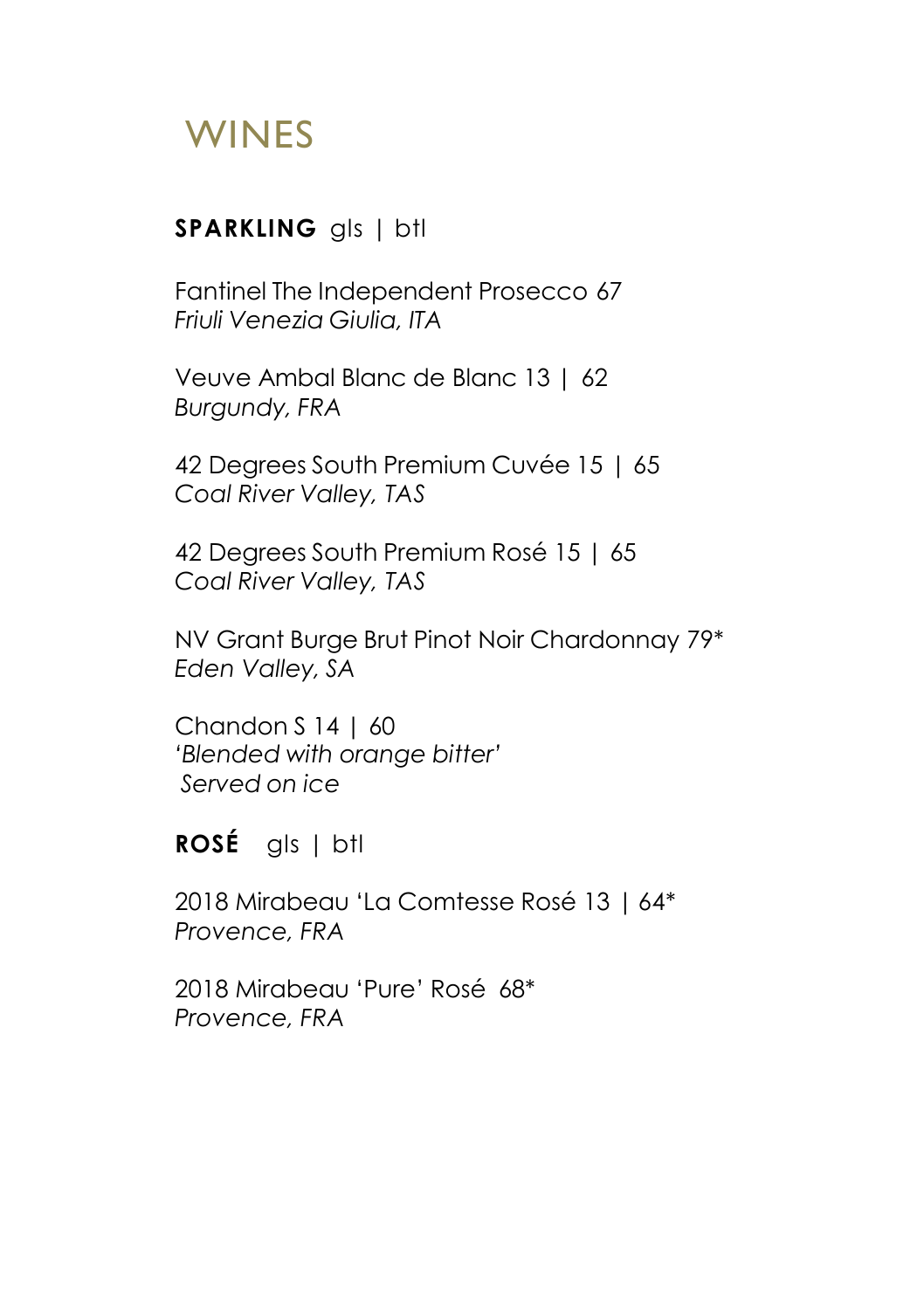#### **DESSERT** gls | btl

2014 Frogmore Creek Iced Riesling 15 | 65 *Coal Valley, TAS*

2016 Robert Stein Reserve Range Botrytis Semillon 68 *McLaren Vale, SA*

2016 Tim Adams Botrytis Riesling 65 *Clare Valley, SA*

2015 Keith Tulloch Botrytis Semillon67 *Coonawarra, SA*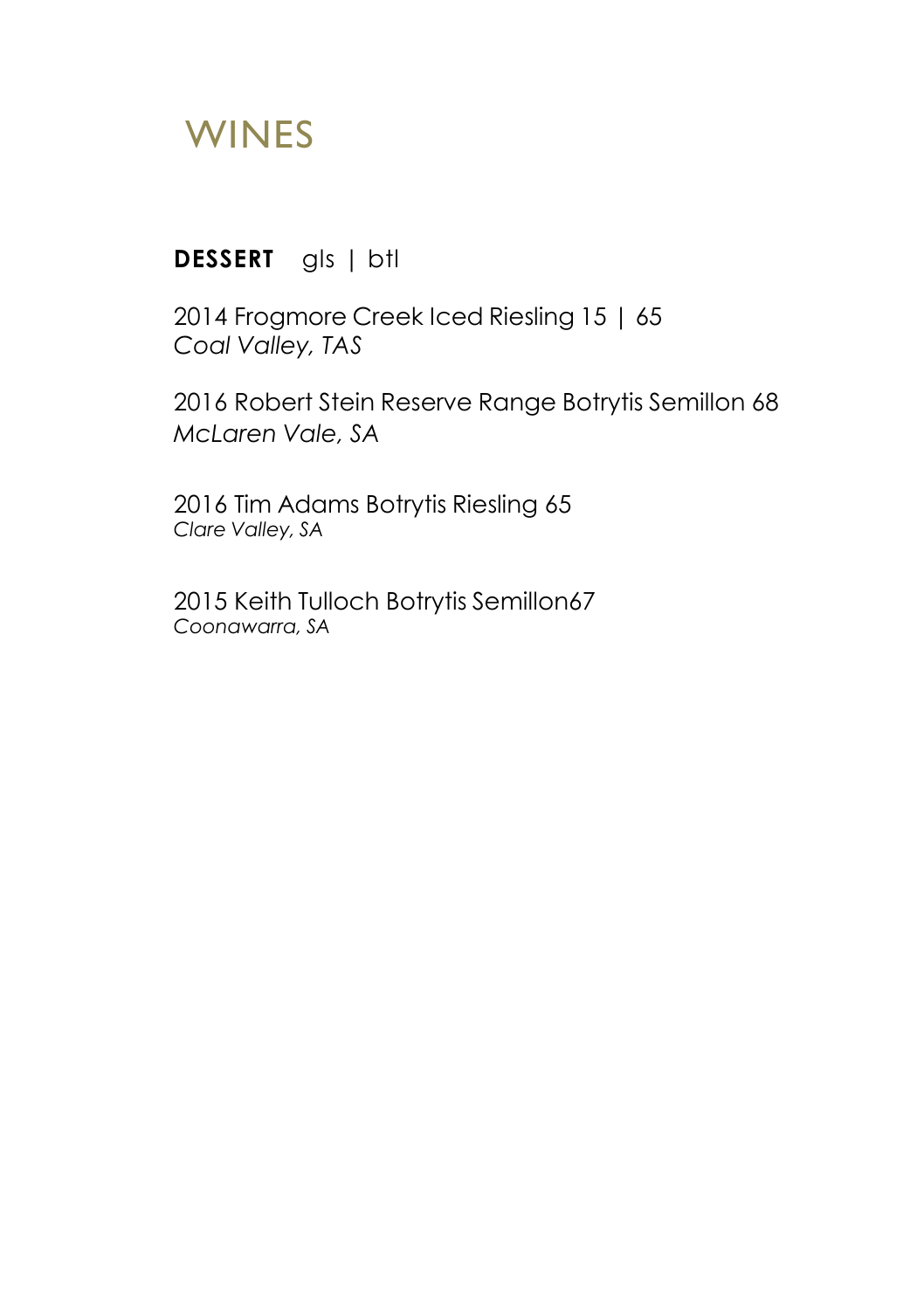#### **WHITE** gls | btl

2018 All Saints Moscato 14 | 65 *North East, VIC*

2009 Tyrrell's Single Vineyard Stevens Semillon 105 *Hunter Valley, NSW*

2018 Pikes "Traditionale" Riesling 77 *Clare Valley, SA*

2017 Giesen Estate Riesling 14 | 65 *Marlborough, NZ*

2010 Grosset Polish Hill Riesling 130\* *Clare Valley, SA*

2013 Topper's Mountain Gewurztraminer 88\* *New England, NSW*

2017 Trout Valley Reserve Pinot Gris 98\* *Nelson, NZ*

2018 Rob Dolan Pinot Gris 78\* *Yarra Valley, VIC*

2017 Ra Nui Pinot Gris 69\* *Marlborough, NZ*

2017 Indigo Estate Pinot Grigio 16 | 69 *Beechworth, VIC*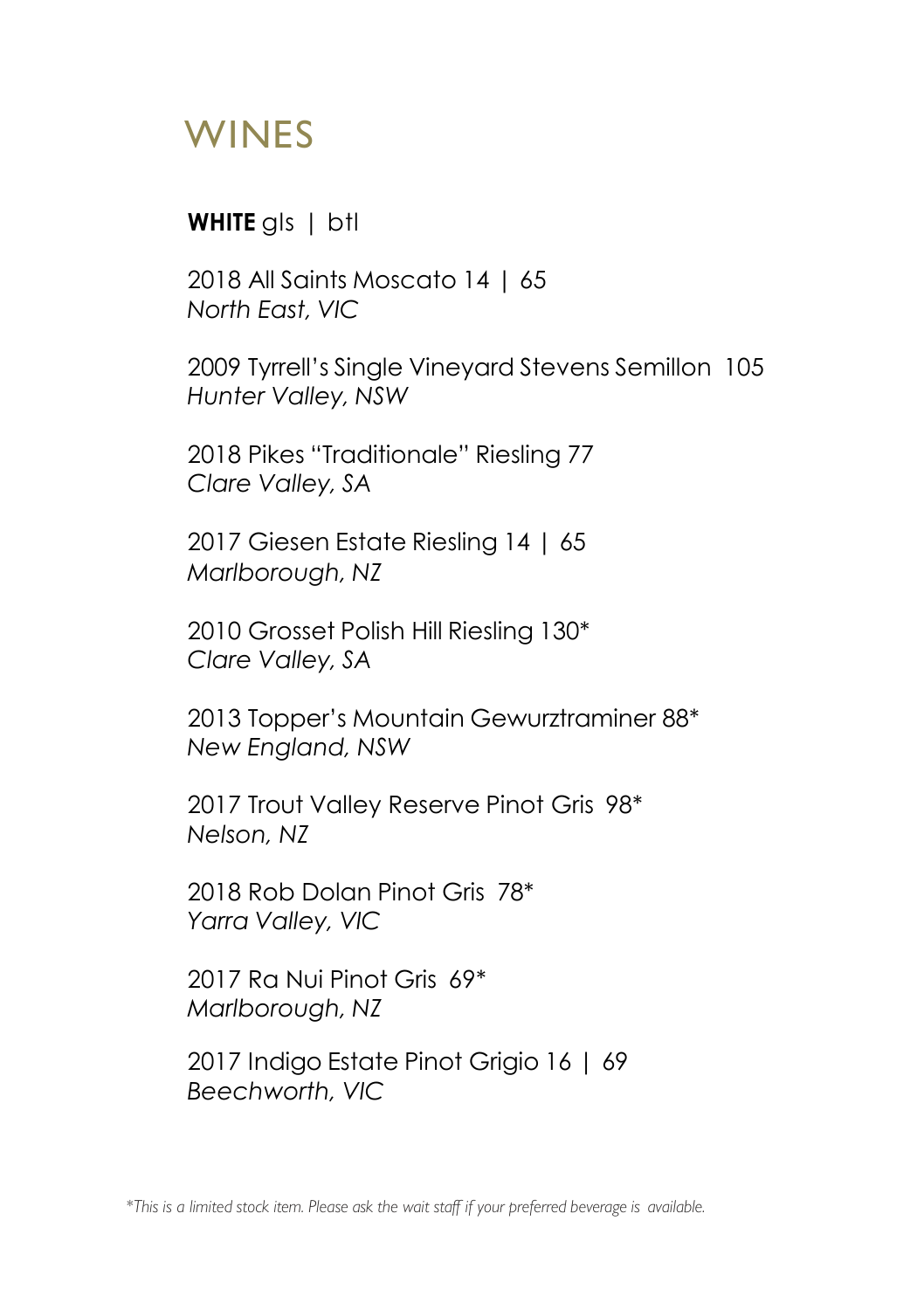2013 Pierro LTC Semillon Sauvignon Blanc 92\* *Margaret River, WA*

2018 Shaw & Smith Sauvignon Blanc 74 *Adelaide Hills, SA*

2014 Philip Shaw No.19 Sauvignon Blanc 72 *Orange, NSW*

2018 Tai Nui Sauvignon Blanc 12 | 58 *Marlborough, NZ*

2017 Shaw & Smith M3 Chardonnay 108 *Adelaide Hills, SA*

2018 RockBare Chardonnay 14 | 63\* *Hunter Valley, NSW*

2015 Kooyong Clonale Chardonnay 86\* *Mornington Peninsula,*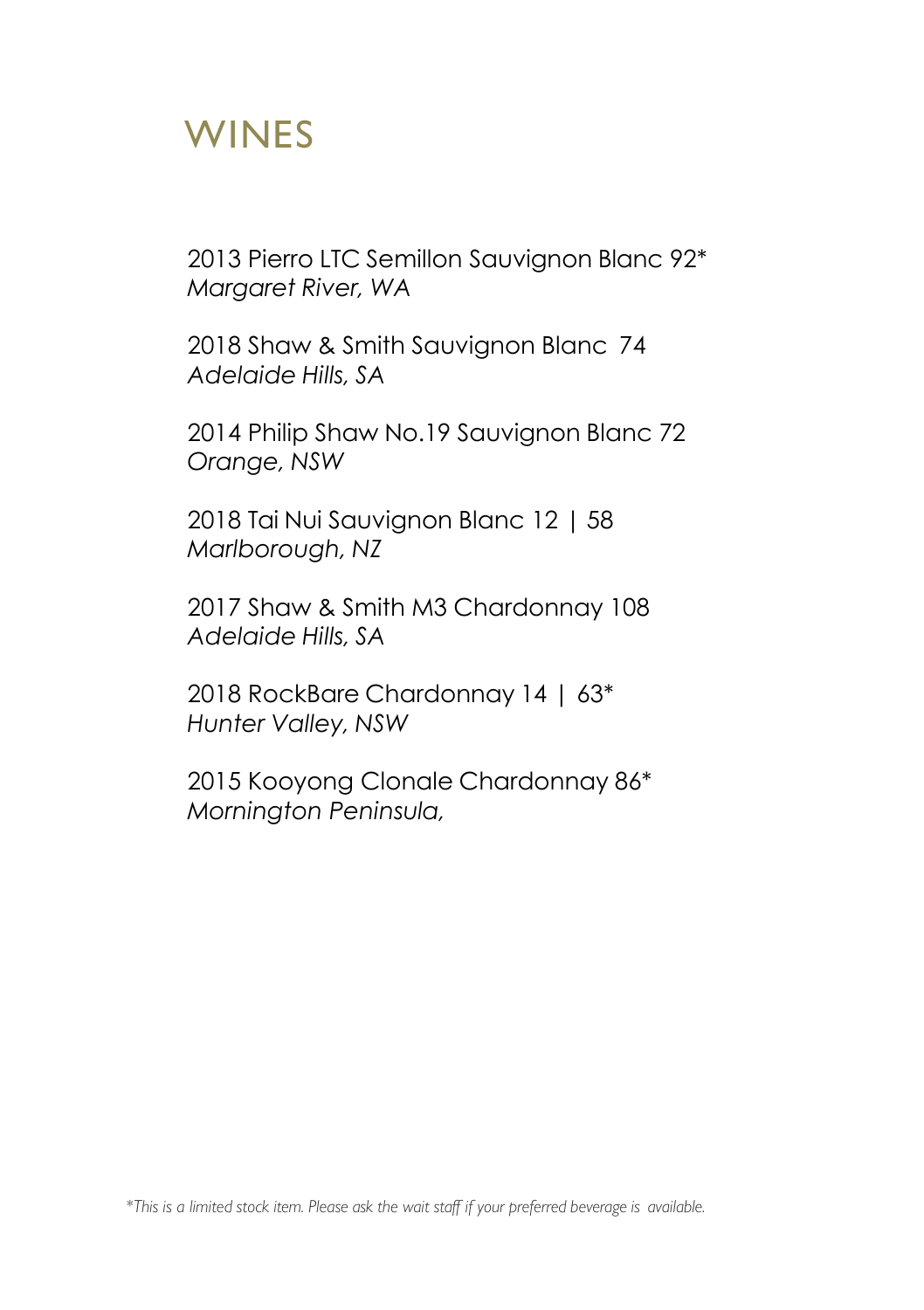**RED** gls | btl

2014 Masi Bonacosta Valpolicella Classico 65 *Veneto, ITA*

2017 Josef Chromy Pepik Pinot Noir 14 | 65 *Reilba, TAS*

2017 Felton Road Calvert Pinot Noir 180\* *Central Otago, NZ*

2018 Rockburn Devil's Staircase Pinot Noir 75 *Central Otago, NZ*

2013 Martinborough Te Tera Pinot Noir 94\* *Martinborough, NZ*

2018 Keith Tulloch 'Perdiem' Merlot 54 *Hunter Valley, NSW*

2018 Hentley Farm 'Villain & Vixen' Grenache 69 *Barossa Valley, SA*

2017 Robert Oatley Signature Series GSM 14 | 69 *McLaren Vale, SA*

2017 Philip Shaw 'The Idiot' Shiraz 14 | 64 *Orange, NSW*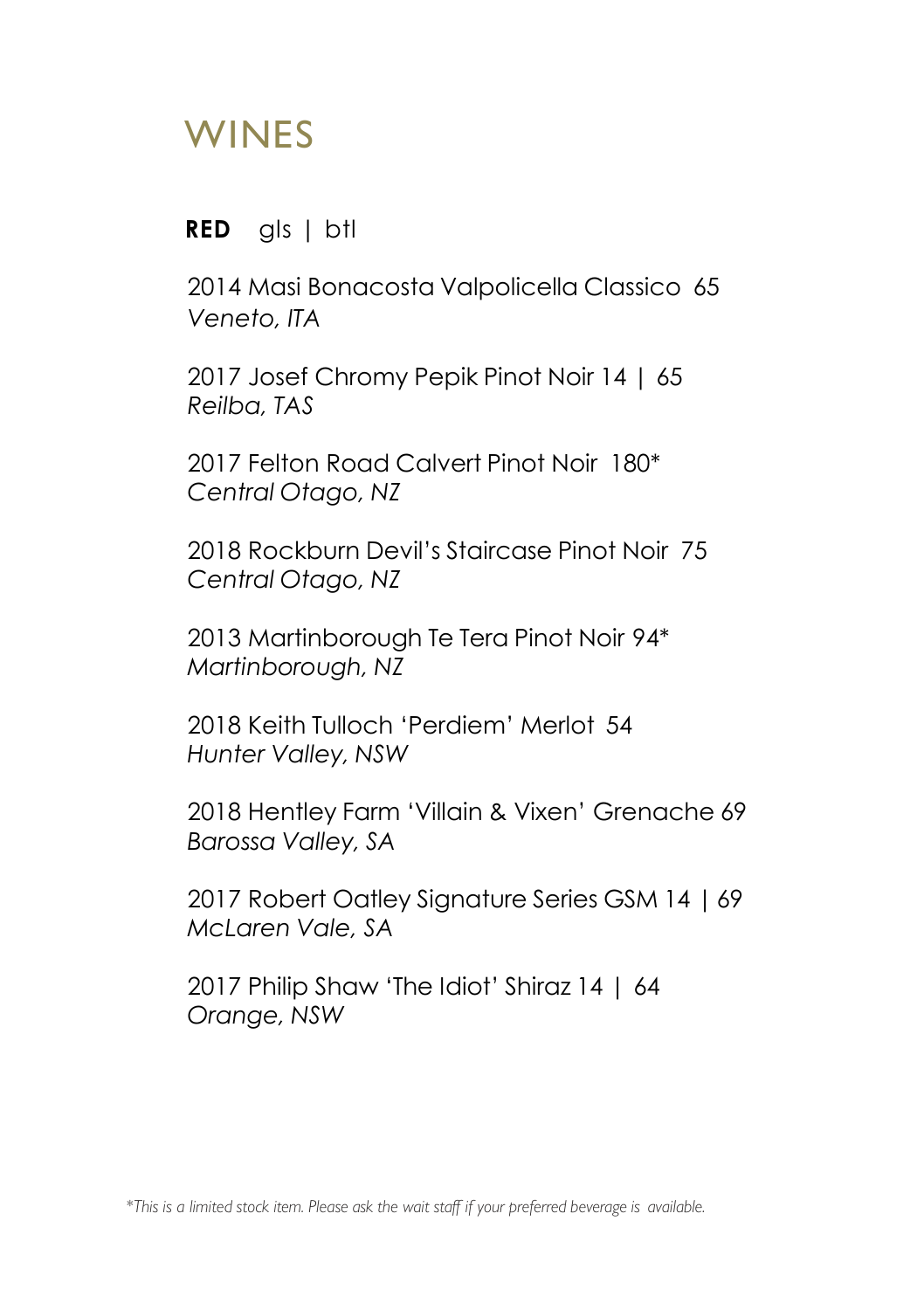**RED** gls | btl

2017 Thorn Clark Shiraz 13 | 62 *Barossa Valley, SA*

2013 Glaetzer Amon-Ra Shiraz 220\* *Barossa Valley, SA*

2016 Mitolo 'Jester' Cabernet Sauvignon 66\* *McLaren Vale, SA*

2015 Rylmil Classic Cabernet Sauvignon 17 | 84 *Coonawarra, SA*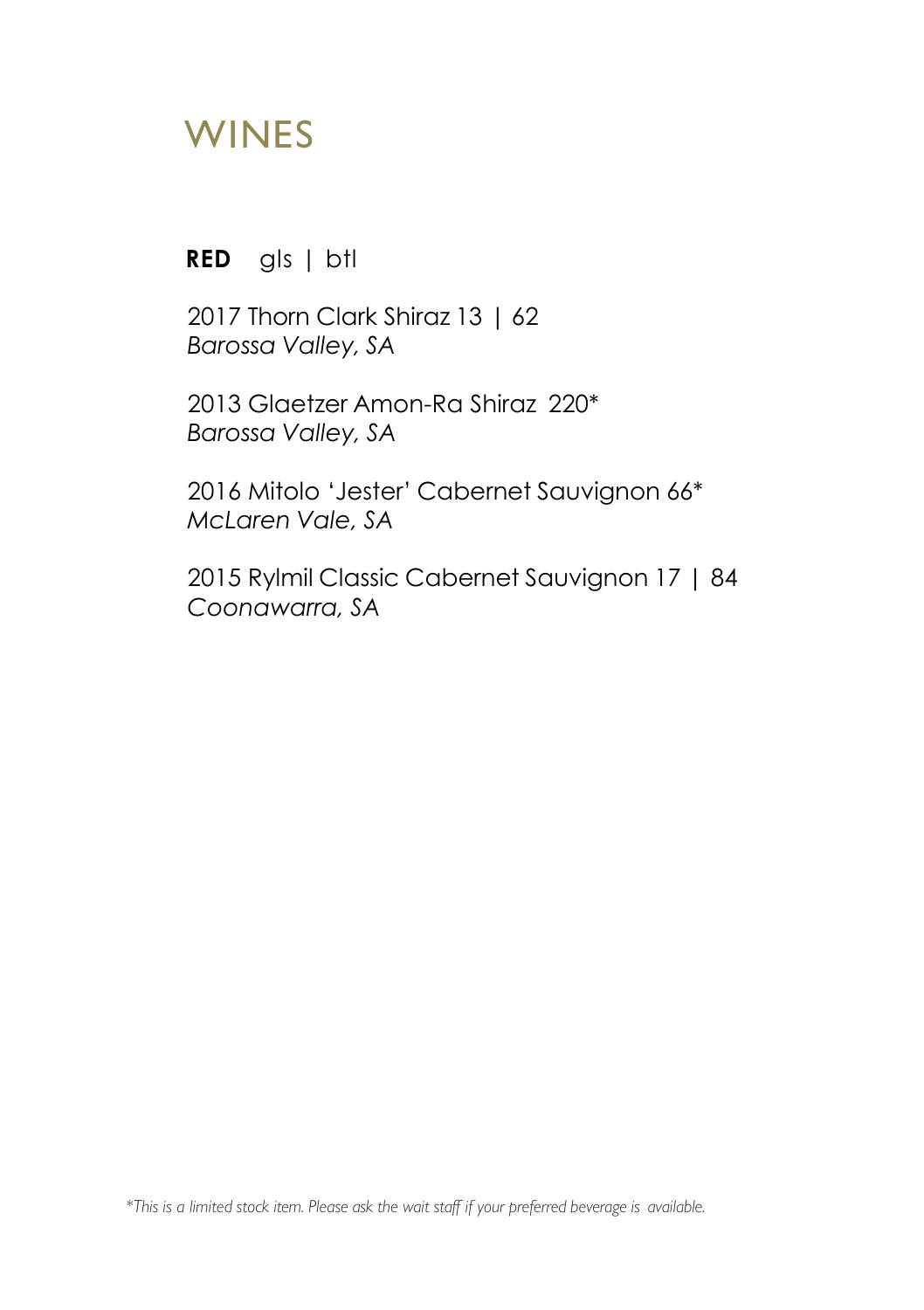#### **DRAUGHT BEERS**

Little Creatures Pale Ale 11.5 Heineken 11.5

#### **'NOT & SO LOCAL' BEERS**

James Boag's Premium 10 James Boag's Premium Light 8

Brooklyn Bel Air Sour 10\* *United States* Kirin 10

*Japan*

Kirin-Ichiban 10 *Japan* Heineken 10 *Holland*

#### **AUSTRALIAN CRAFT BEERS**

Lord Nelson Three Sheets Pale Ale 11 *Sydney, NSW*

Kosciuszko Pale Ale 11 *Jindabyne, NSW*

White Rabbit Dark Ale 11 *Healesville, VIC*

Byron Bay Lager 10 *Byron Bay, NSW*

#### **CIDER**

James Squire Apple Orchard 11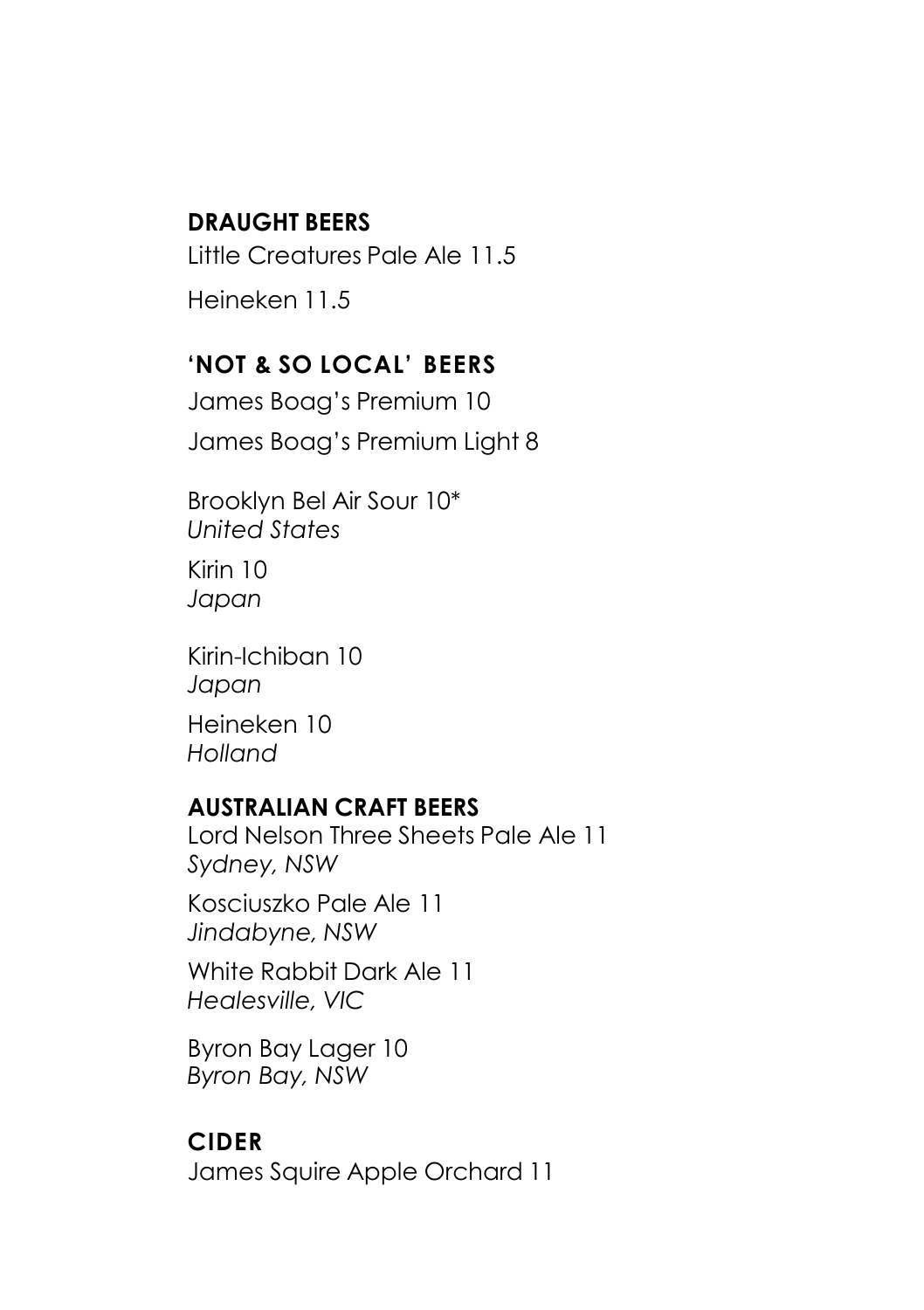## **APERITIFS**

Campari 10 Noilly Prat 10 Aperol 10 Pimms 10 Cocchi Americano 10 Dubonnet 10 Punt e Mes 10 Gran Classico 10 Antica Formula 10 Lyres Italain Spritz (Alcohol Free) 8 Lyres Rosso (Alcohol Free) 8 Lyres Italian Orange (Alcohol Free) 8

### **AMERICAN WHISKEY**

Jim Beam 10 Jack Daniels 12 Jack Daniels Sinatra 23 Jack Daniels 1907 19 Maker's Mark 12 Maker's 46 16 Canadian Club 11 Woodford Reserve 14 Basil Hayden's 15 Gentleman Jack 15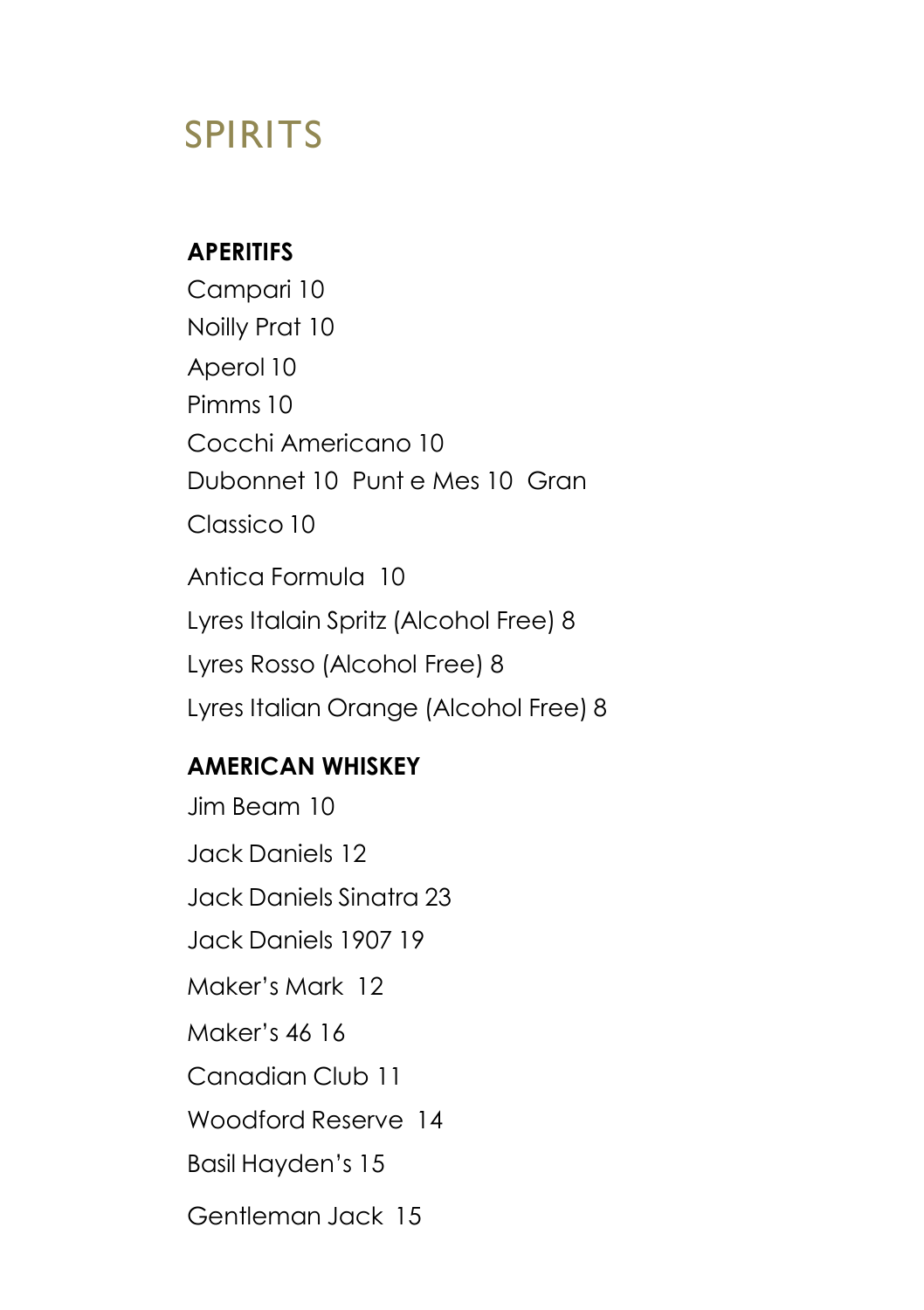#### **BLENDED WHISKEY**

Ballantines 10 Chivas Regal 12 Chivas Regal 18 Year 15 Johnnie Walker Black 12 Year 13 Jameson 10 Jameson IPA 12 Jameson Black Barrel 14 Jameson Distiller's Safe 16 Jameson Redbreast 18 Starward Nova 16 Lyres Bourbon (alcohol free) 8 **JAPANESE WHISKY**

Yamazaki Reserve 21

Yamazaki 12 Year 35

Hibiki 17 Year 95

Hakushu 12 Year 39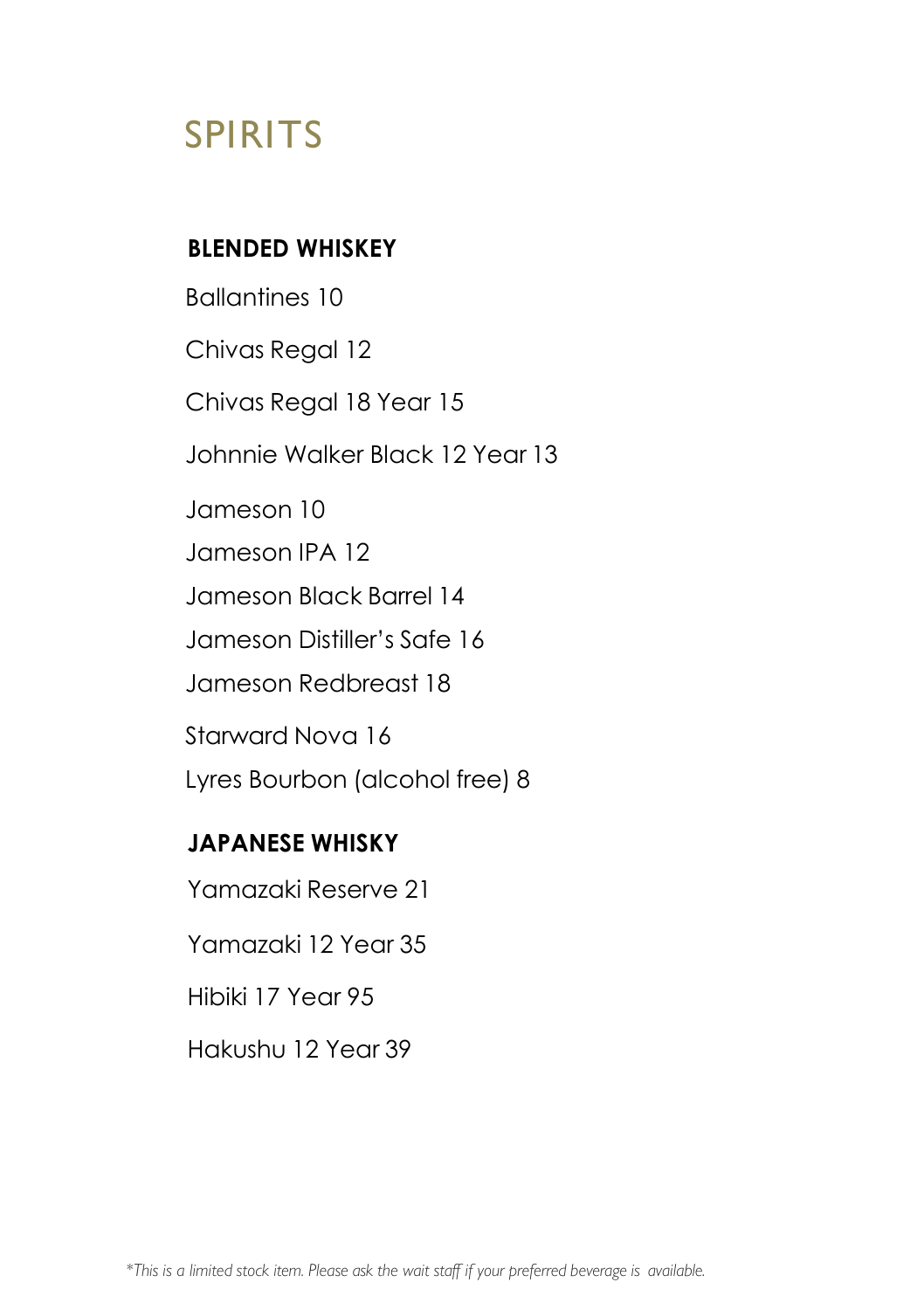### **SINGLE MALT SCOTCH WHISKY**

Laphroaig 10 Year 14 Glenmorangie 10 Year 12 Glenmorangie 18 Year 18

Glenlivet 15 Year 15

Lagavulin 16 Year 18

Glenfiddich 12 Year12

Glenfiddich 18 Year21

Ardbeg 10 Year 12

Aberlour 12 Year 11

Oban 14 Year 13

Talisker 10 Year 14

Macallan 12 Year31

Balvenie 14 Year18

## **COGNAC**

Hennessy VS 11 Hennessy VSOP 13 Hennessy XO 30 Remy Martin VSOP 13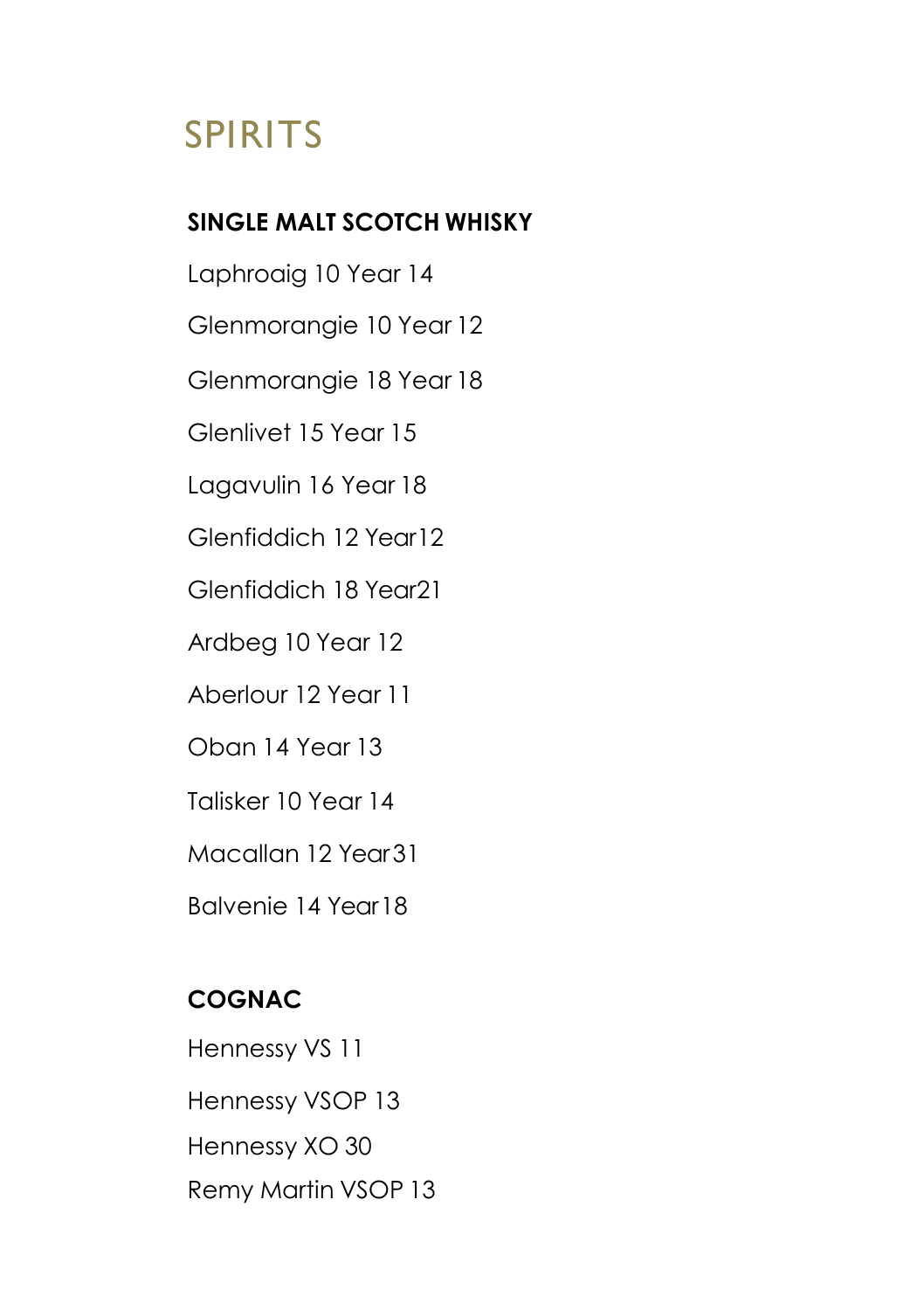**RUM** Bacardi Superior 10 Mount Gay Eclipse 11 Havana Club, 3 Year/Especial 12 Kraken Black Spiced Rum 13 Flor De Cana 7 Year 14 Appleton Estate 14

## **VODKA**

Absolut 10 Belvedere 12 Grey Goose 13 Ciroc 14

# **TEQUILA** Espolon Reposado 12 Patron XO Café 14 El Jimador 12 Herradura Plata 15 Herradura Reposado 15 Herradura Anejo 17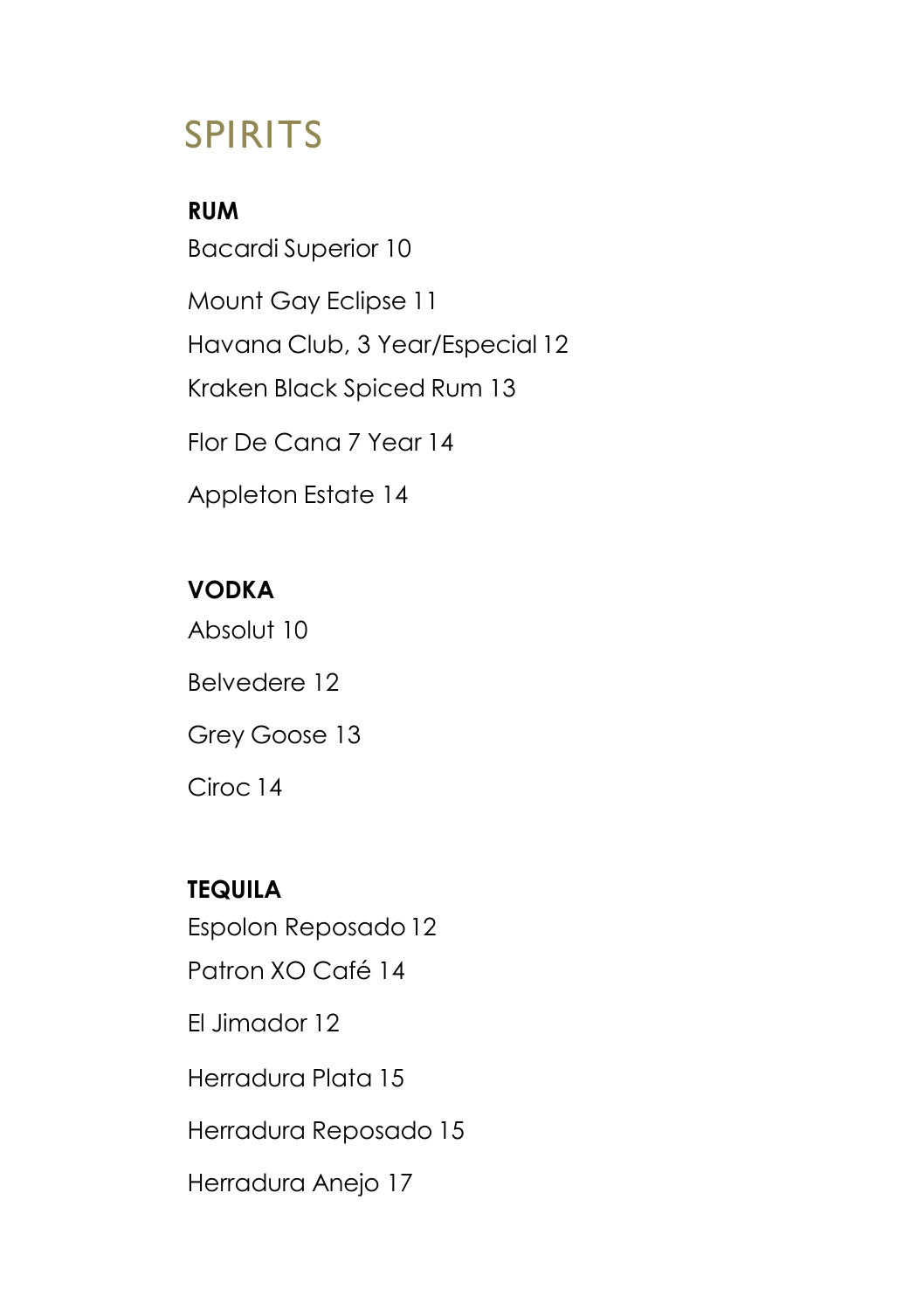### **GIN**

Beefeater 10 Bombay Sapphire 12 Tanqueray No.Ten 13 Hendricks 15 Beefeater 24 12 Ink Gin 15 Monkey 47 18 William Chase Plymouth 12 The Botanist 14 Archie Rose 16 Sipsmith 14 Seedlip Garden 109 (alcohol free) 9 Seedlip Spice 42 (alcohol free) 9 Lyres London Dry (alcohol free) 8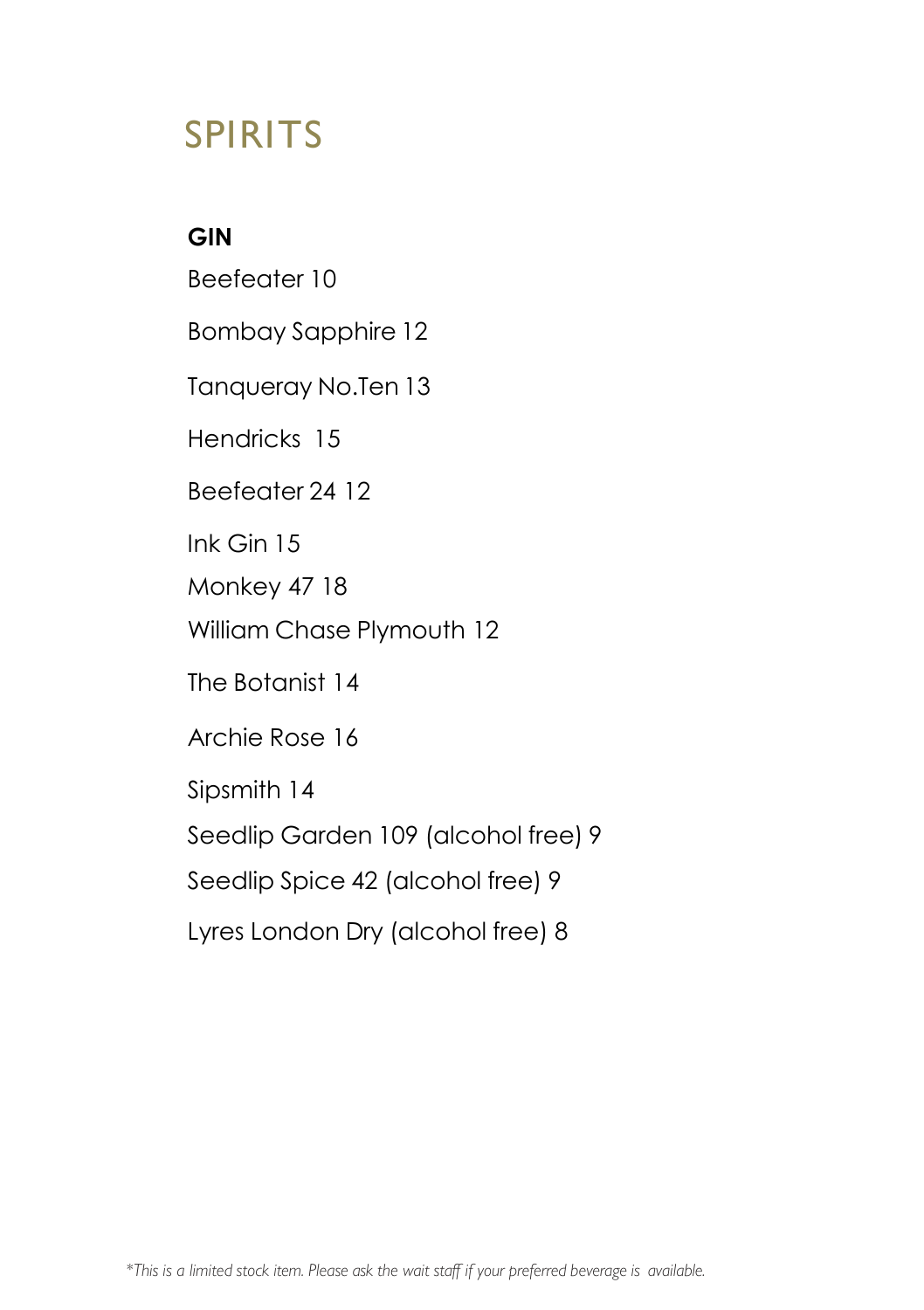## **LIQUEURS**

Baileys Irish Cream 10

Amaretto Disaronno 10

Chambord 10

Cointreau 10

Frangellico 10

Kahlua 10

Tia Maria 10

Malibu 10

Midori 10

Drambuie 10

Solerno Blood Orange 10

## **PORT**

Galway Pipe 11

Penfolds Grandfather Port 20 year 14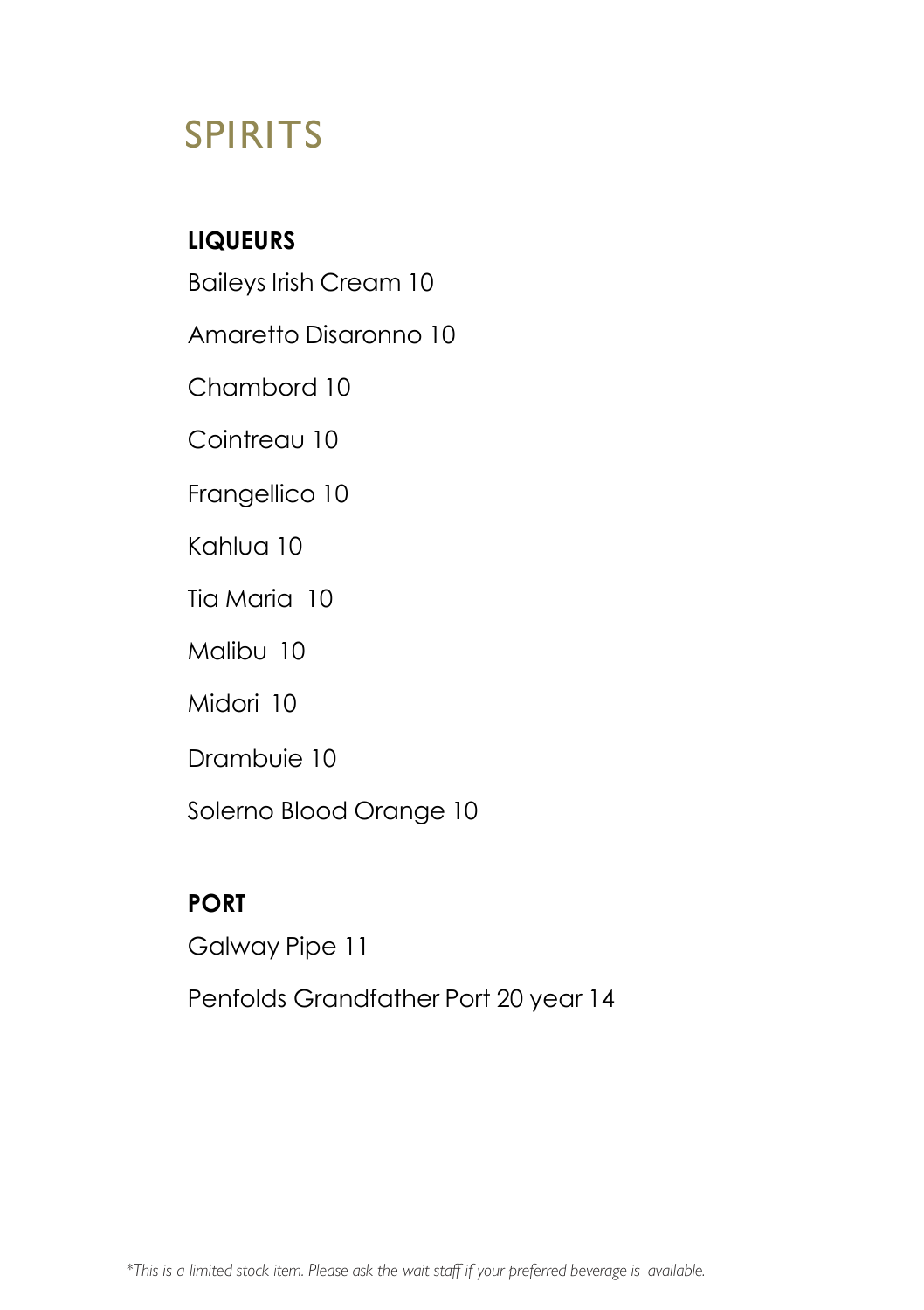# NON-ALCOHOLIC DRINKS

## **SOFT DRINKS**

Coca Cola 6 Diet Coca Cola 6 Coca Cola No Sugar 6 Sprite 6 Lemon Squash 6 Tonic Water 6 Ginger Ale 6 Soda Water 6

#### **MINERAL WATER**

San Pellegrino Sparkling 500ml 9 Aqua Panna Still 500ml 9 San Pellegrino Sparkling 1000ml 13 Aqua Panna Still 1000ml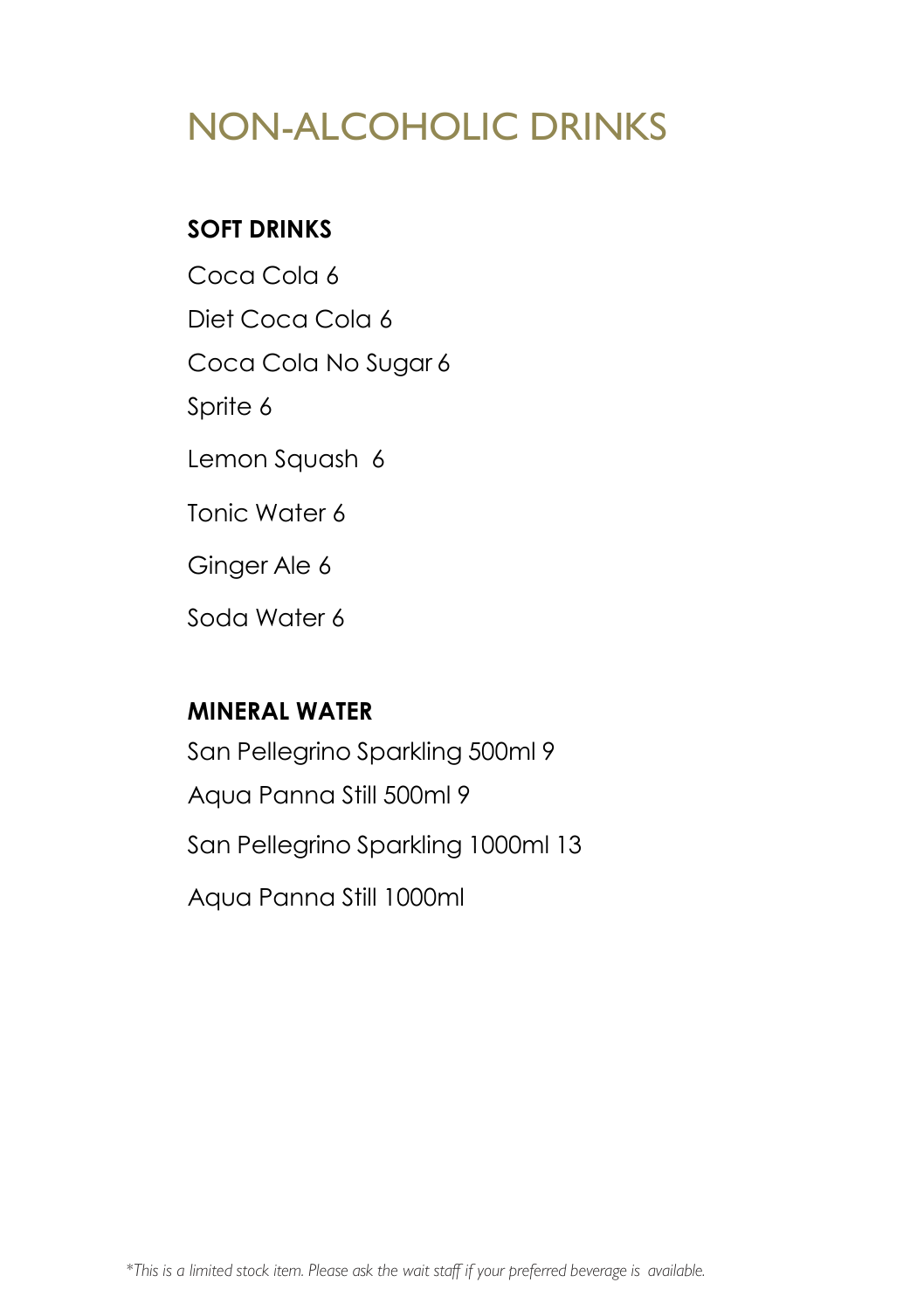# NON-ALCOHOLIC DRINKS

## **MILKSHAKES**

Chocolate 10

Strawberry 10

Vanilla 10

**ICED TEAS**

Very Berry Fruitea 8 Pumping Pomegranate 8 Strawberry and Cream 8

**VITALITY** 

## **FRESHLY SQUEEZED JUICES**

Apple | Orange | Carrot | Pineapple 12

## **Kombucha**

Mojo Passionfruit 7

Mojo Ginger 7